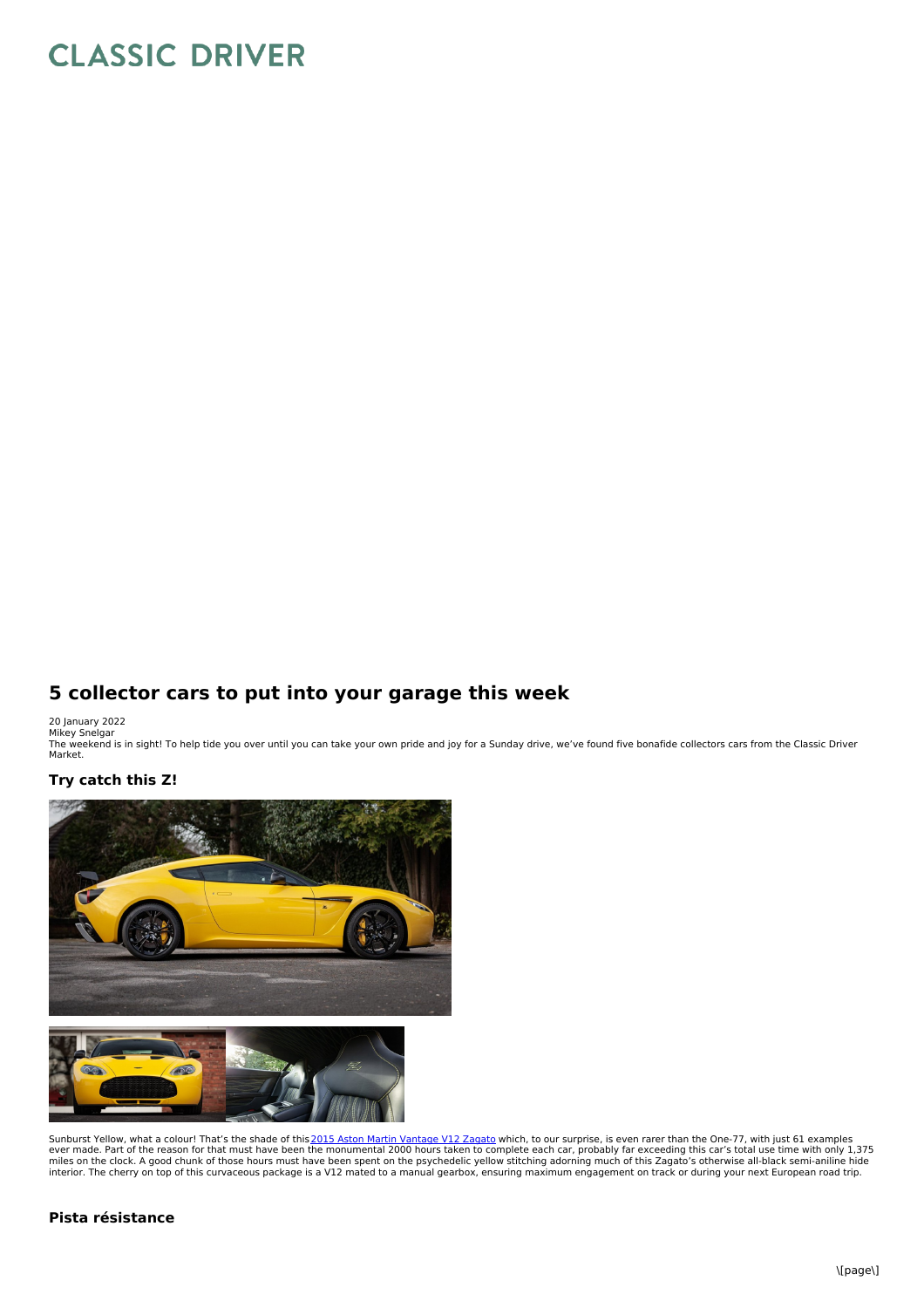

You have to be pretty brave to spec a third-of-a-million pound Ferrari in blue with green carbon, which is exactly what this car's first owner did, by way of tribute to Gianni Angelli's Ferrari 166M Touring Barchetta, <u>which you can read [about](https://www.classicdriver.com/en/article/cars/waking-milan-gianni-agnellis-ferrari-166-mm) here</u>. We have to say though, it works remarkably well, especially with that Camoscio leather interior.<br>What's more, when you've finished soaking up that the last 20 years. Overall, this 2020 [Ferrari](https://www.classicdriver.com/en/car/ferrari/488/2020/867851) 488 Pista is a very enticing package indeed, all it needs now is a good amount of time on some decent tarmac.

#### **Le Mans lunatic**





lf 2022 is the year you've decided to tackle Le Mans Classic, you'll be hard pressed to find a better chariot than this<u> 1996 [Venturi](https://www.classicdriver.com/en/car/venturi/600/1996/884204) 600 LM-S GT1</u> to rip around Circuit de la<br>Sarthe. With 640hp and just over a tonne of ma

#### **Green with envy**